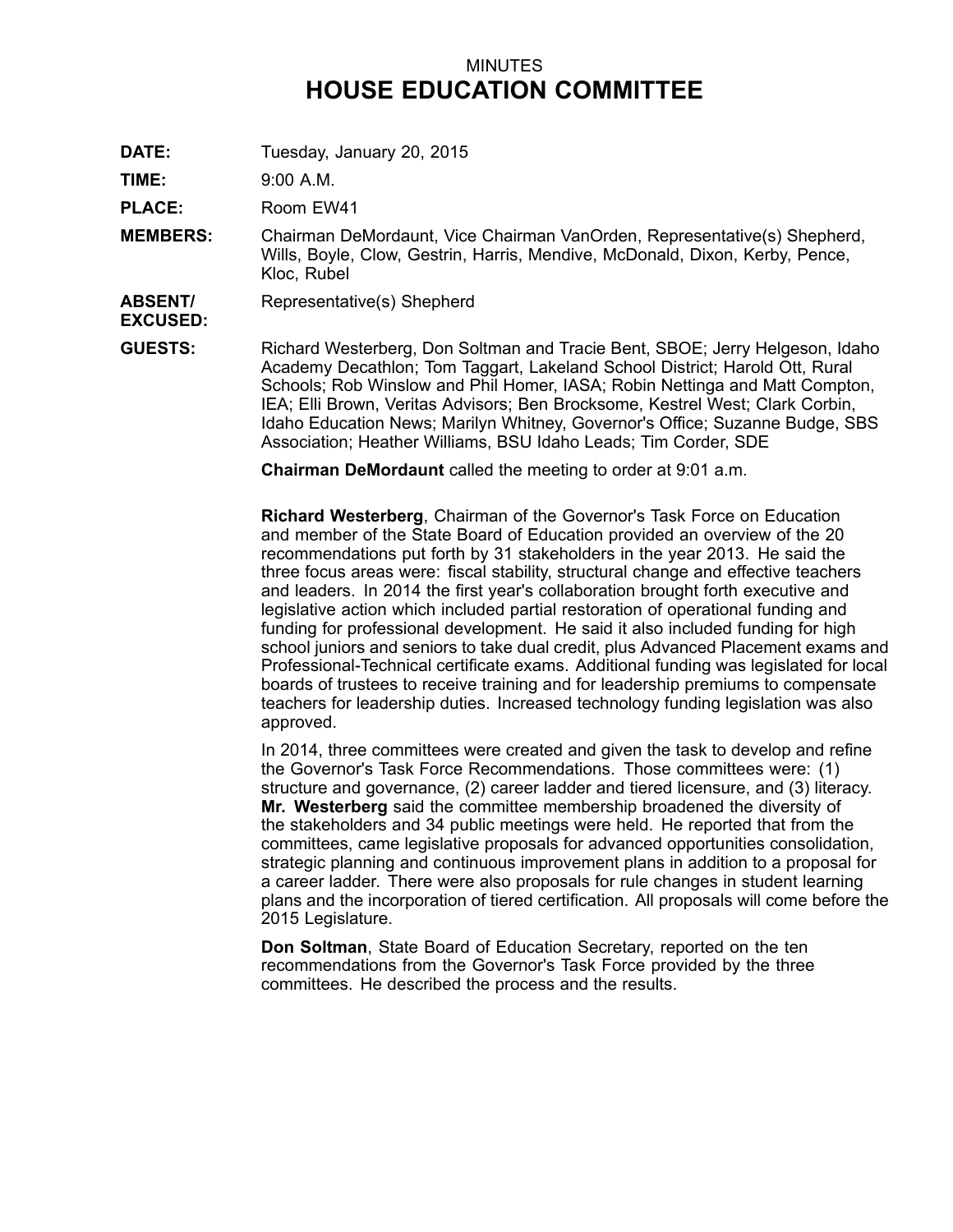**Tom Taggart**, Director of Business and Support Services, Lakeland Joint School District #272, presented the High Expectations recommendations from the Structure and Governance Subcommittee. The first specific recommendation is to shift to <sup>a</sup> Mastery-Based System where students advance based upon content mastery, rather than seat time requirements. He said it would involve implementation of pilot programs, funding for professional development programs and adopting of <sup>a</sup> competency-based education model. He indicated Idaho law does not prevent districts from advancing students based on mastery or competency.

**Mr. Taggart** said the Task Force subcommittee advises the State Department of Education prioritize federal or other grants to support districts who are engaged in mastery programs with preference, where appropriate, given to rural districts. In the area of Advanced Opportunities, the subcommittee advises relevant sections of Idaho Code be consolidated and, in addition, those existing advanced opportunities programs be accelerated. The subcommittee also recommends re-emphasis put on the 8th Grade Learning Plan and that it be reviewed annually throughout the high school years. Recommendations were also made to create <sup>a</sup> position within the State Department of Education to prioritize college and career counseling, plus provide funding specifically for districts to implement college and career counseling.

To <sup>a</sup> question regarding feedback on the reaction from school districts, **Mr. Taggart** said the districts cite lack of resources for implementing the changes. He also said parents need to understand how the learning plans work. To further questions, he said the fast forward programs are popular but difficult to administer. Responding to further questions, he said the goal for mastery-based education is not to get students to leave high school early, but to spend their time in high school earning dual credit and/or advanced certifications.

**Mr. Taggart**, speaking of additional recommendations, said the subcommittee had serious discussion over changing the Average Daily Attendance (ADA) to enrollment numbers within the public schools funding model. However, the subcommittee advised ADA updates instead. Highlighted in those recommendations is removing the current restriction on funding more than one FTE and removing "the best 28 weeks" as <sup>a</sup> factor in determining funding.

**Mr. Soltman** reported on the Innovation and Collaboration portion. He said the subcommittee wants to encourage <sup>a</sup> statewide electronic collaboration system, educator and student technology devices with appropriate content, site-base collaboration, and training and development of superintendents and school boards.

**Mr. Taggart** was called upon to answer <sup>a</sup> question regarding funding of summer school for students. He said the State only has funding for alternative high school summer school programs, however, other summer enrichment programs are being considered.

**Tracie Bent**, Chief Planning and Policy Officer, SBOE, was called upon to answer <sup>a</sup> question from the committee. She said there is presently no data to track student learning taking place during the four-day week implemented by some Idaho school districts.

Responding to other questions pertaining to staggering students in waves and hiring teachers for separate times of the day, **Mr. Taggart** said issues of transportation tend to drive what our school schedule looks like. He added that regional-workforce demands can also mandate the school year start time.